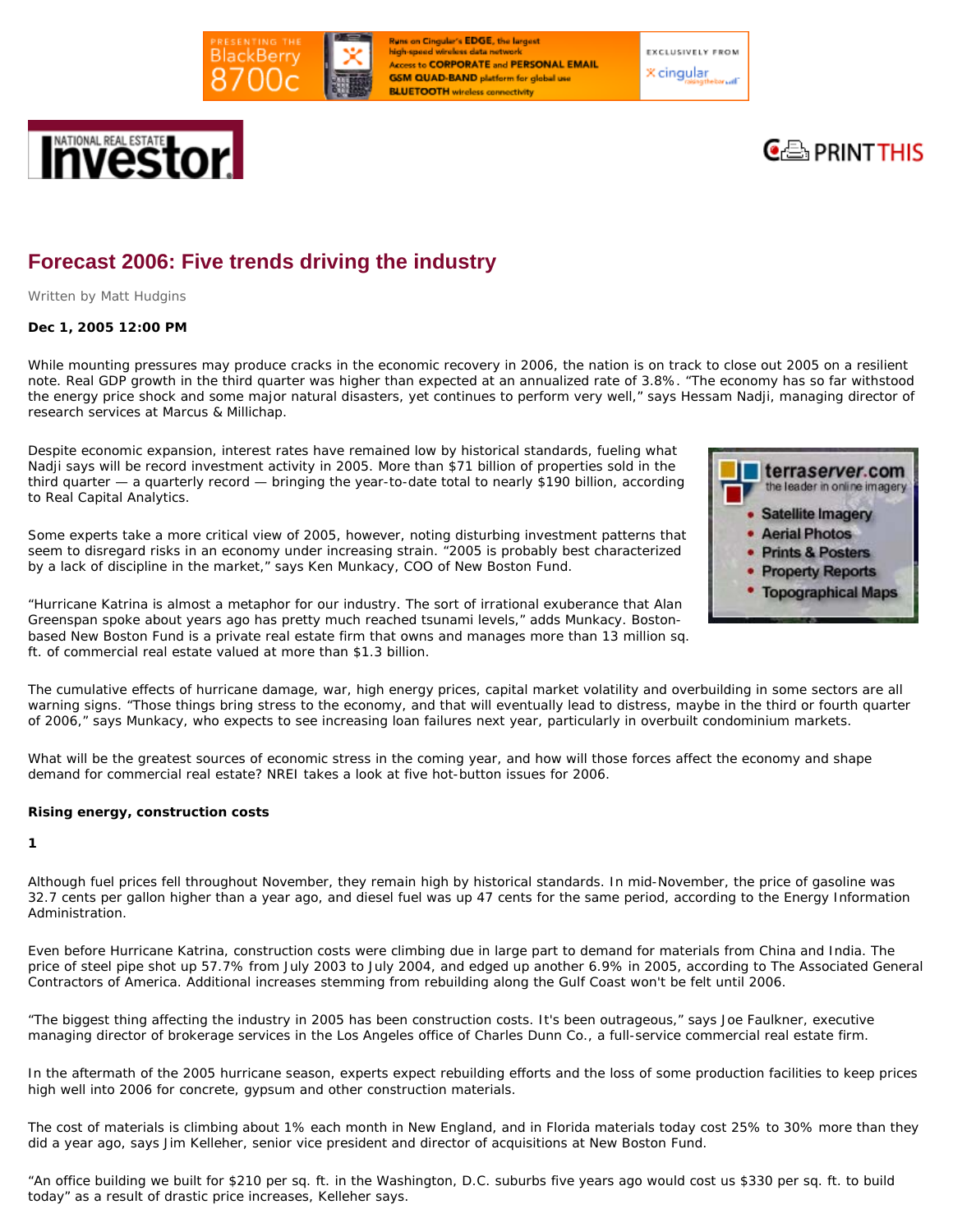Fuel costs increase the price tag for shipping virtually everything and will squeeze consumers and businesses alike with higher heating bills this winter. In the Northeast, the price of oil will be 30% to 50% higher this winter than it was a year ago and propane prices may be as much as 100% higher for the same period, Munkacy projects.

Economists say high prices for both energy and construction materials are a short-term problem, however, and new sources of commercial construction materials will slow the rise in prices, or even begin to bring prices down before the end of 2006. China, for example, is beginning to produce concrete reinforcing bar and other building materials it previously only purchased, says Jim Costello, senior economist at Boston-based Torto Wheaton Research.

While Costello doesn't believe high construction costs discourage new development, he says that rising costs will encourage some developers to convert well-located office stock to other uses, such as retail, residential or mixed use.

The relatively high cost of interior finishes means tenants may favor completed offices over shell space in 2006, says Michael Silver, president of Chicago-based Equis Corp., a real estate services provider. The exception will be new, highly efficient space that may offset the cost of interior construction, he says.

Of greater concern to investors may be the effect of high energy bills on consumers, says Doug Duncan, chief economist of the Mortgage Bankers Association. That's one reason the MBA expects mortgage delinquencies to increase in 2006. "When home heating costs rise, consumers faced with a choice of making a mortgage payment on time — or heating the house — will heat the house."

## **Waning consumer spending**

**2** 

In the past four years, mortgage refinancing has given homeowners, on average, a 25% increase in disposable income without a corresponding wage increase, says Dr. Rajeev Dhawan, director of the Economic Forecasting Center at Georgia State University. Entering 2006, however, rising interest rates threaten to halt the spending spree.

"The danger zone is if this 10-year Treasury bond yield is 6% by mid-2006, then the consumer will run out of cash from his housingequity ATM before job growth replenishes the coffers."

Economists don't expect a dramatic rise in interest rates, but most say recent increases will continue into 2006. Costello projects the benchmark 10-year Treasury yield will climb to 5.16% by mid-year, up from 4.16% at mid-year 2005. Higher rates will make borrowing less appealing to consumers and tighten discretionary spending. "Consumers are tapped out with household debt at record levels," Costello says.

Adjusted for high energy costs, consumer spending is already on its way down, according to a recent report by David Resler, an economist at Nomura Securities. Personal spending rose 0.5% in September due to higher oil and gas prices, but spending on nonenergy items dropped 0.4% in the same month following a 1% drop in August. That two-month decline is the biggest in 19 years, according to Resler.

The obvious connection between consumers and commercial real estate is retail, and demand for new retail space will taper next year as spending wanes, says Marcus & Millichap's Nadji. Limited construction has held the retail supply in check, however, so he expects the sector to remain strong despite softer demand.

Higher interest rates could boost occupancy in the multifamily sector. The sector saw only limited construction in 2005 due to competition with more lucrative residential condominium projects, says Michael Carliner, an economist with the National Association of Homebuilders in Washington, D.C. Vacancies could increase, however, in markets that have overbuilt with condominiums, as many of those projects may return to the for-rent market.

Other real estate sectors will feel reduced consumer spending in a more general economic sense. "Consumer spending is two-thirds of the economy," Carliner says, "so everything is affected by that."

#### **Job restructuring**

#### **3**

Will new and better-paying jobs provide the income boost consumers need to keep the economy bustling in 2006? Preliminary estimates show the nation added 1.9 million jobs in the 12 months ending Oct. 31, and rising interest rates may increase investment, borrowing and hiring by the nation's businesses to keep up the pace of employment in 2006.

Even if the economy adds another 2 million jobs each year until 2010, total employment growth from 2000-2010 will be about 14 million — the lowest figure of any decade since the 1950s, according to Torto Wheaton Research. Economists say today's more efficient companies have simply learned to grow with fewer new hires.

Employment growth won't boost fundamentals equally in all sectors of commercial real estate, either. Employment in manufacturing, for one, steadily declined from 17.36 million jobs in August 2000 to 14.17 million at the beginning of 2004 and hasn't moved much since then, according to the Bureau of Labor Statistics. And judging from General Motors' plans to eliminate at least 30,000 hourly jobs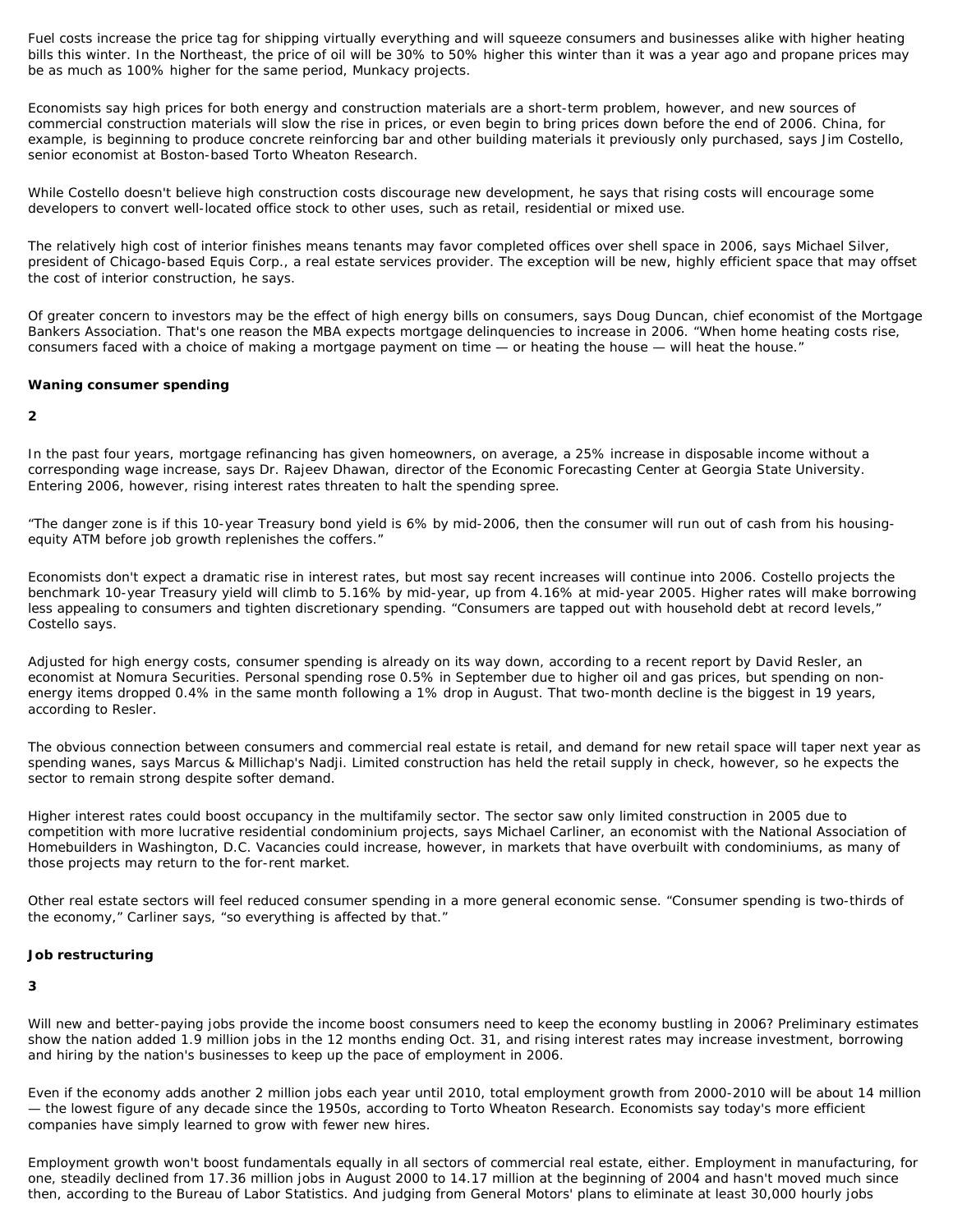through 12 plant closures in the next three years, the bleeding hasn't stopped.

Economists say those jobs aren't coming back. Some manufacturers have reduced costs by tapping cheap labor in other countries, but many have simply learned to make the same products with fewer workers. And it's not just a domestic phenomenon — the number of manufacturing jobs shrank by 22 million worldwide from 1995 to 2002, says the MBA's Duncan. "The world is eliminating manufacturing iobs."

Some demand lingers for manufacturing space despite lower manufacturing employment, says Costello of Torto Wheaton Research. "We're able to expand output with fewer workers. As a result, you need space for increasing manufacturing activity."

And the other industrial space — distribution centers — should enjoy healthy demand as retailers ship food and consumer goods to a growing U.S. population. Industrial vacancy fell 20 basis points to 8.4% nationwide in the third quarter despite an influx of 27 million sq. ft. of new space, according to Grubb & Ellis.

Corporate efficiency also has changed office requirements. Companies that at one time provided an average of 250 sq. ft. of office space per employee are now lowering that ratio to 100 or even 80 sq. ft. per employee, according to Ed Indvik, president in the Los Angeles office of commercial real estate firm Lee & Associates Inc.

With job creation healthy, albeit unspectacular, is the national economy still in jeopardy of a dramatic slowdown if rising interest rates curtail consumer borrowing? It's possible, because average wages aren't keeping up with inflation. Wages grew by less than 3% from October 2004 to October 2005, according to the Labor Bureau, well behind the 4.7% increase in the Consumer Price Index for urban workers in the same period.

## **Rising interest rates**

#### **4**

In the face of rising prices and other inflationary pressures, the Federal Reserve has steadily increased the short-term federal funds rate to slow the economy and thwart inflation. Long-term interest rates are beginning to follow suit, with the 10-year Treasury yield climbing to 4.61% in early November from 4.55% the previous month.

Economists say interest rates are still attractive and well below historical averages. "This isn't a crunch; it's getting back to normal from an unusual circumstance," says Carliner of the National Association of Homebuilders.

The Federal Reserve increased the federal funds rate by 25 basis points to 4% at its last meeting, and is expected to enact similar quarter-point increases at its Dec. 13 and Jan. 31 meetings.

But some observers, like the MBA's Duncan, warn that the Fed could go too far, hamstringing the economy by moving home purchase financing out of many consumers' reach. With fewer buyers, home values could suffer and deflate consumer confidence and spending. The MBA is already forecasting a slower rate of appreciation in home values, which should increase 5% to 6% in 2006 compared with 10% to 11% appreciation in 2005.

"The concern is that the Fed not go too far and trigger a steep decline (in home values)." How far is too far? "If they went to 5.5% with the federal funds rate, it could generate a problem for housing." Dhawan at Georgia State University shares Duncan's concern, and says rising interest rates are a greater threat to consumer spending than energy costs.

Commercial borrowers who financed acquisitions at the top of the market may have problems of their own if interest rates continue to rise, says Bruce Schonbraun, managing partner at Schonbraun McCann Group. "A lot of people in this environment forget that debt is not capital, and that debt has to be paid off." Schonbraun McCann is a national real estate consulting firm based in New York.

A buyer who obtained a five-year, \$80 million loan at 5% interest and a 5% cap rate to purchase a \$100 million property four years ago could have difficulty refinancing when the initial loan expires next year, Schonbraun says.

If interest rates and cap rates both rise to just 7% by that time, then underwriters may reduce the amount they are willing to underwrite on the property to perhaps \$68 million. "Then you've got a shortfall of \$12 million. That's called trouble."

But cap rates may not rise equally with interest rates. Costello believes investors will see potential for rental rate increases as fundamentals improve, and they will accept a relatively low cap rate in anticipation of improved returns down the road. Torto Wheaton is only projecting a 40 basis point increase in cap rates from the end of 2005 to the end of 2006.

#### **Excess liquidity**

# **5**

The flow of capital into real estate has slowed from the pace that introduced a record \$6.9 billion to the sector in 2004, but the supply of capital seeking real estate investments is still high. Through early November, the year-to-date flow totaled \$2.37 billion, according to Arcata, Calif.-based AMG Data Services, which tracks mutual fund money flow and holdings data.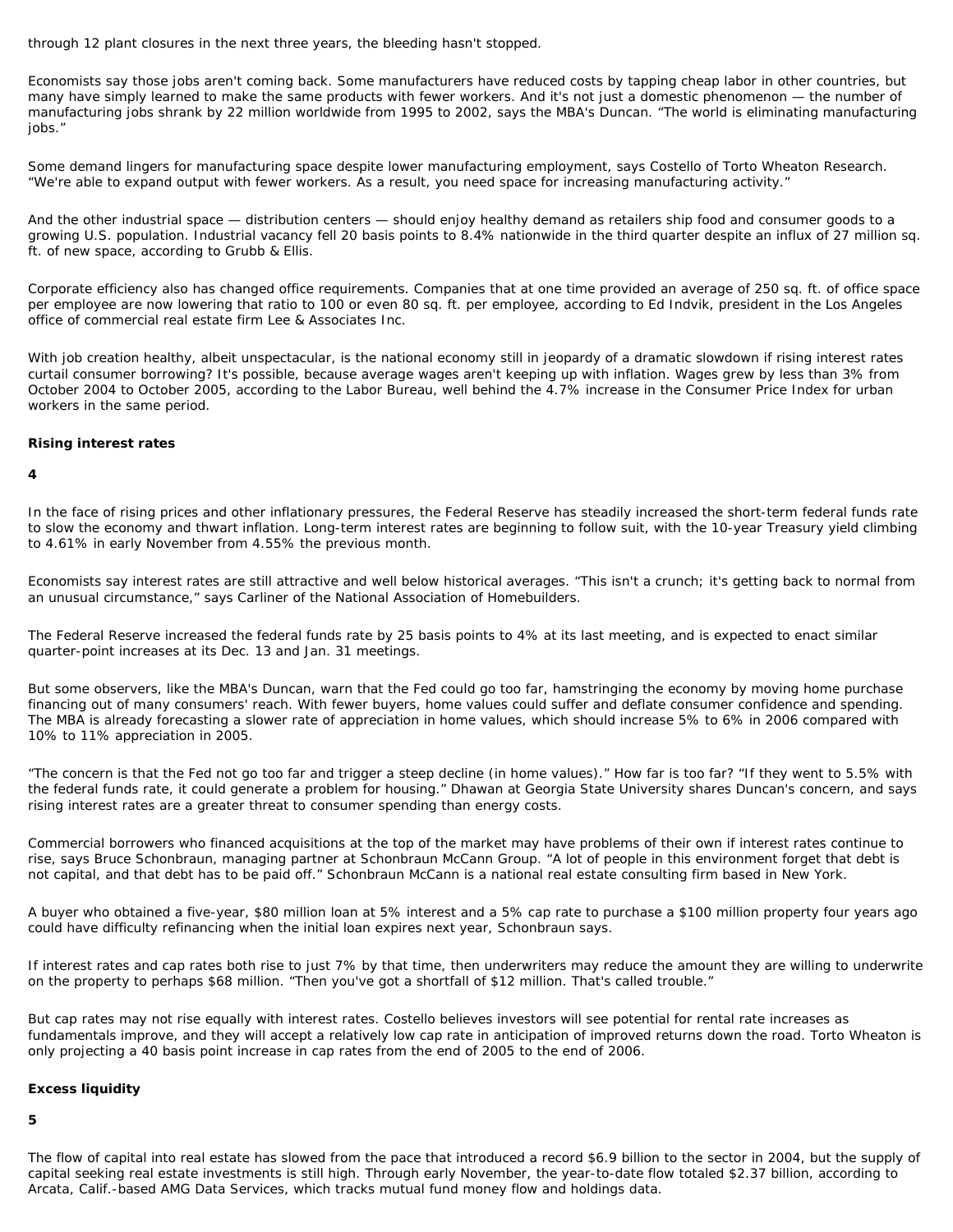The struggle to win acquisition bids with so much money on the table may be leading to imprudent purchases. "With a scarcity of product for sale, there has been tremendous compression in pricing between the Class A, B and C properties. You see that for brief periods when markets are overheated, and it's a danger sign," says Schonbraun. "In many instances, the dollars chasing the deals aren't discriminating value, they're just chasing deals."

Another explanation for high prices for Class B and C properties is that investors have shied away from the extremely low cap rates and limited upside potential of fully occupied Class A space, says Dan Fasulo, market analysis director at Real Capital Analytics, which tracks real estate investment sales. "One way of generating higher returns is by [buying vacancy and] making a bet that the office market will improve and rents will go higher."

Some experts see today's liquidity as a healthy environment that has benefited buyers and sellers. Investors have had to accept a lower return on real estate acquisitions, but those returns are still good compared with alternative investments outside real estate, says Tom MacManus, president and CEO of North American operations at GMAC Commercial Holdings.

Heavily leveraged investors may be more at risk if interest rates climb, but liquidity in all aspects of the capital spectrum may enable even those investors to refinance if necessary.

In 2006, look for new supply of real estate to answer the intense demand for acquisitions, says Silver of Equis Corp. Governments, universities and other institutions in the public sector are becoming aware of the capital available from their real estate holdings.

"You're going to see more and more public entities seeking to monetize their real estate in some structure that would be easy for the public to invest in, such as a REIT, or they may work with a company specializing in sale-leasebacks."

Many high-credit tenants in the private sector will pale in comparison with the high credit of universities, municipal utilities and other entities in the public sector, Silver says. If rising interest rates cool the investment fever in 2006 and beyond, that high credit will become a deciding factor in investment decisions. "You will see the investor become more selective as to credit risk, and that's where the government will have a real advantage."

#### **The bottom line**

Rising prices, less affordable credit and limited prospects for higher wages will squeeze consumer spending next year, and repercussions of a slowdown in consumer spending will reach all sectors of commercial real estate. A lot is riding on the Fed's ability to control inflation without becoming too restrictive on the consumer's access to affordable financing.

"The Fed has a tough job right now," says the MBA's Duncan. "They're still dealing with the after effects of three hurricanes, there are still questions whether risk spreads are wide enough in the long-term markets, we have a very hot housing market that's starting to slow, and there's a dramatic increase in energy costs. This is going to be a tough time for the Fed to make the transition from Greenspan to [incoming Fed Chairman Ben] Bernanke."

#### **Matt Hudgins is an Austin-based writer.**

#### **PREDICTIONS FOR MID-YEAR 2006**

#### **NREI asked five economists to predict the direction of key indices. Here are their responses:**

#### **Jim Costello: Senior Economist, Torto Wheaton Research**

**Prediction:** "The 10-year Treasury bond rate will increase to 5.16% at mid-year, but office cap rates will increase only 40 basis points from the end of 2005 to the end of 2006."

#### **Dr. Rajeev Dhawan: Director, Economic Forecasting, Georgia State University**

**Prediction:** "If the 10-year Treasury bond yield is 6% by mid-2006, then the consumer will run out of cash from his housing-equity ATM before job growth replenishes the coffers."

#### **Doug Duncan: Chief Economist, Mortgage Bankers Association**

**Prediction:** "Productivity gains will remain strong for at least another decade."

#### **Dr. Peter Linneman: Professor of Real Estate, Wharton College School of Business**

**Prediction:** "The fundamentals of the U.S. economy, namely entrepreneurship and incentives to work, will more than offset our politicians' efforts to hamstring that economy."

# **Hessam Nadji: Managing Director of Research Services, Marcus & Millichap**